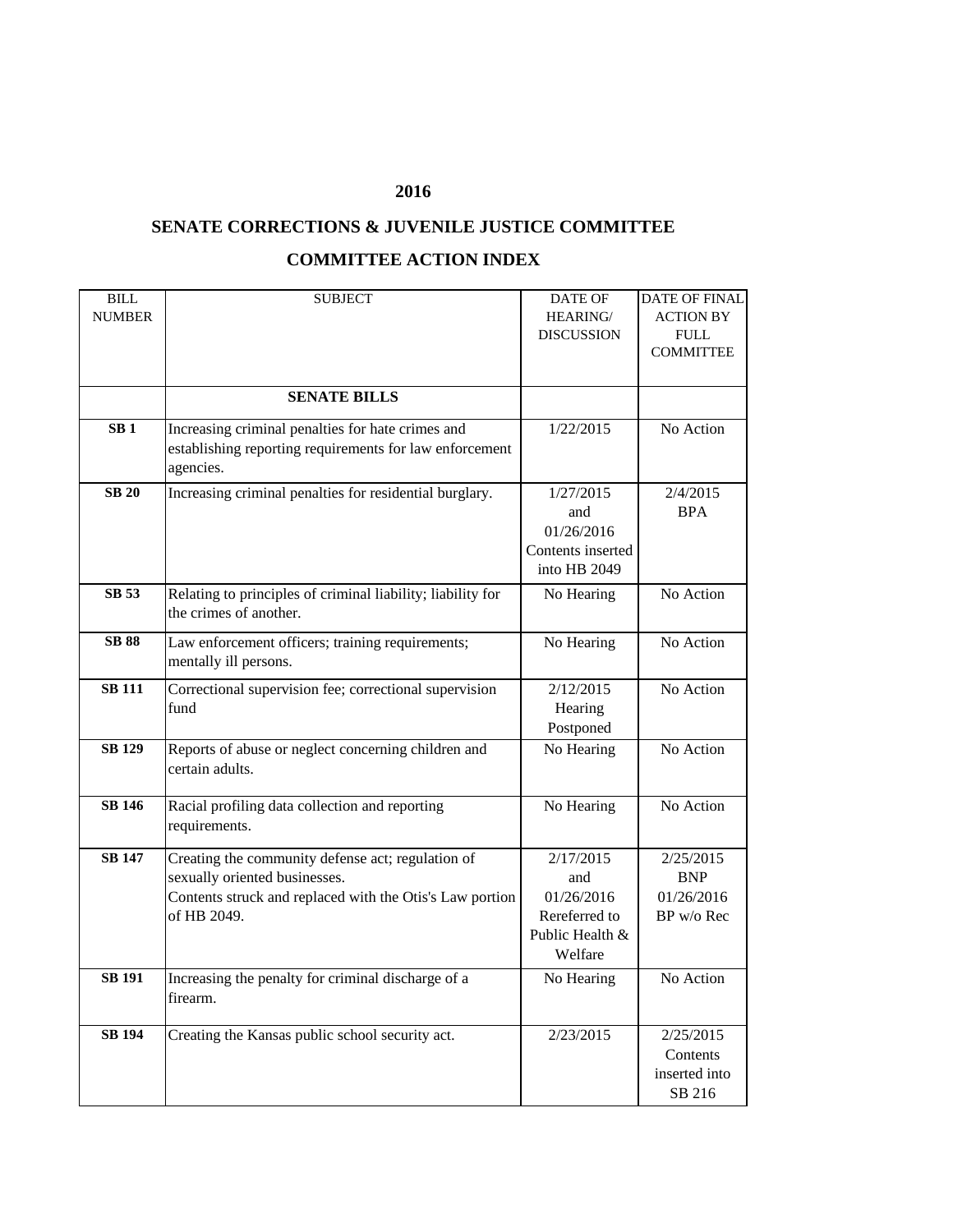| <b>SB 196</b> | Relating to peer support counseling sessions.             | 2/23/2015       | 2/25/2015       |
|---------------|-----------------------------------------------------------|-----------------|-----------------|
|               |                                                           |                 | Contents        |
|               |                                                           |                 | inserted into   |
|               |                                                           |                 | SB 131          |
| <b>SB 213</b> | Amendments to inherently dangerous felony list.           | 2/24/2015       | No Action       |
| <b>SB 222</b> | Creating a hazard; leaving a dangerous weapon in a        | 2/24/2015       | No Action       |
|               | place accessible to children.                             |                 |                 |
| SB 295        | Sentence conversion for certain persons convicted of      | 1/27/2016       | No Action       |
|               | attempt to commit murder in the second degree.            |                 |                 |
| <b>SB 325</b> | Allowing prosecutor access to child in need of care       | 1/27/2016       | 2/8/2016        |
|               | records                                                   |                 | BP & CC         |
| SB 367        | Amendments to the juvenile justice system                 | 02/01/2016,     | 2/15/2016       |
|               |                                                           | 02/02/2016,     | $2/16/2016$ and |
|               |                                                           | 02/03/2016,     | 2/17/2016       |
|               |                                                           | 02/04/2016 and  | <b>BPA</b>      |
|               |                                                           | 02/05/2016      | 3/3/2016        |
|               |                                                           |                 | Contents        |
|               |                                                           |                 | inserted into   |
|               |                                                           |                 | HB 2382         |
| <b>SB 374</b> | Amending requirements for justification and approval of   | $2/11/2016$ and | 2/18/2016       |
|               | sureties                                                  | 2/15/2016       | <b>BPA</b>      |
| SB 375        | Changing the definition of "significantly subaverage      | $2/9/2016$ and  | 2/15/2016       |
|               | general intellectual functioning" related to intellectual | 2/10/2016       | <b>BPA</b>      |
|               | disability.                                               |                 |                 |
| <b>SB 376</b> | Amending law enforcement duties concerning missing        | 2/9/2016        | 2/15/2016       |
|               | person reports                                            |                 | <b>BPA</b>      |
| <b>SB 391</b> | Creating the crimes of unlawful transmission of a visual  | $2/10/2016$ and | 2/17/2016       |
|               | depiction of a child and unlawful possession of a visual  | 2/11/2016       | <b>BPA</b>      |
|               | depiction of a child.                                     |                 |                 |
| SB 392        | Amending provisions relating to a request for final       | 2/10/2016       | 2/17/2016       |
|               | disposition of detainer by prisoners                      |                 | <b>BP</b>       |
| <b>SB 407</b> | Reviving statute concerning conditional release of        | No Hearing      | No Action       |
|               | person civilly committed under the sexually violent       | Rereferred to   |                 |
|               | predator act.                                             | Judiciary       |                 |
| <b>SB 408</b> | Reporting and investigation of abuse, neglect and         | No Hearing      | No Action       |
|               | exploitation of persons; duties and powers of attorney    | Rereferred to   |                 |
|               | general, law enforcement and department of corrections    | Judiciary       |                 |
|               |                                                           |                 |                 |
| SB 426        | Creating the crime of violation of a consumer protection  | 2/16/2016       | 2/18/2016       |
|               | related to door-to-door sales                             |                 | <b>BP</b>       |
| <b>SB 430</b> | Providing compensation for people wrongfully convicted    | No Hearing      | No Action       |
|               |                                                           |                 |                 |
| SB 434        | Increasing the penalty for certain violations of criminal | No Hearing      | No Action       |
|               | discharge of a firearm                                    |                 |                 |
| SB 435        | Creating a system of alternative incarceration            | 2/17/2016       | No Action       |
| SB 453        | Creating a program for early release from incarceration   | No Hearing      | No Action       |
|               | for parents in certain cases                              | Rereferred to   |                 |
|               |                                                           | Judiciary       |                 |
| SB 461        | Requiring the attorney general to investigate and         | No Hearing      | No Action       |
|               | prosecute cases relating to the death of a person caused  |                 |                 |
|               | by a law enforcement officer.                             |                 |                 |
| SB 466        | Amending the criminal penalties for domestic battery      | 3/3/2016        | No Action       |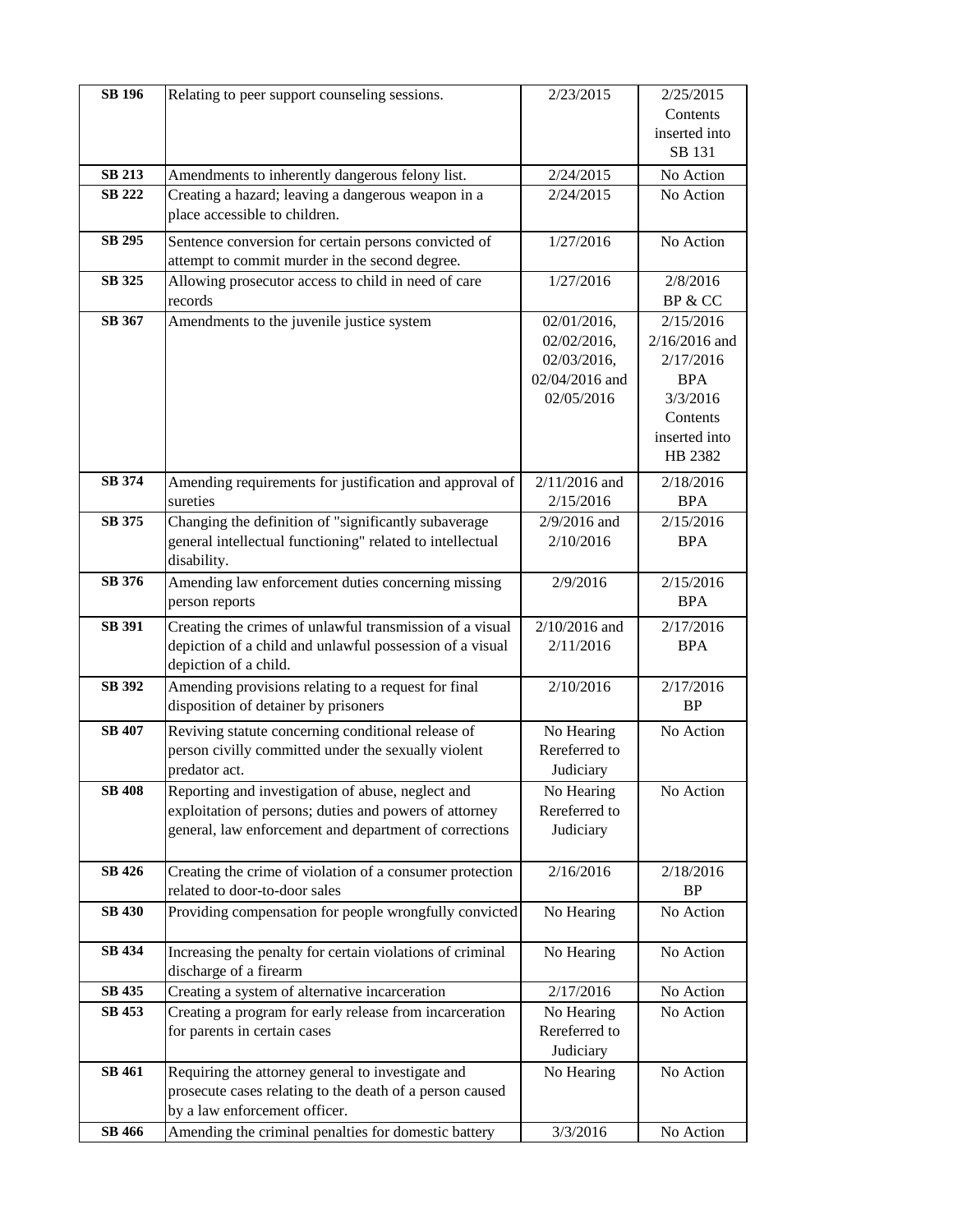| <b>SB 480</b>        | Amending search and seizure parameters for parole and<br>postrelease supervision.                                                                                                                                                                                                                                                                                                                                            | 3/15/2016                     | 3/17/2016<br><b>BP</b>                                                                                                                                                    |
|----------------------|------------------------------------------------------------------------------------------------------------------------------------------------------------------------------------------------------------------------------------------------------------------------------------------------------------------------------------------------------------------------------------------------------------------------------|-------------------------------|---------------------------------------------------------------------------------------------------------------------------------------------------------------------------|
| <b>SB 483</b>        | Adding and amending substances included in schedules<br>I, III and IV of the uniform controlled substances act.                                                                                                                                                                                                                                                                                                              | 3/15/2016                     | 3/17/2016<br>Contents<br>inserted into<br>HB 2018                                                                                                                         |
| <b>SB 503</b>        | Secretary of corrections establishing a program to<br>incentivize the unification of community corrections and<br>court services.                                                                                                                                                                                                                                                                                            | No Hearing                    | No Action                                                                                                                                                                 |
|                      | <b>HOUSE BILLS</b>                                                                                                                                                                                                                                                                                                                                                                                                           |                               |                                                                                                                                                                           |
| 2018                 | S Sub for HB Images of children in a state of nudity                                                                                                                                                                                                                                                                                                                                                                         | 3/9/2016                      | 3/10/2016<br>Passed Over<br>3/17/2016<br>Contents struck<br>and contents of<br>SB 483 inserted<br><b>BP</b>                                                               |
| S Sub for<br>HB 2049 | Amending penalty for first and second marijuana<br>possession convictions; creating a program to research<br>industrial hemp; authorizing hemp treatments for seizure<br>disorders<br>The sections relating to Agicultural Research struck.<br>The sections relating to Otis's Law struck and inserted<br>into SB 147. The sections relating to penalties for<br>marijuana possession remain. Contents of SB 20<br>inserted. | 1/20/2016<br>and<br>1/21/2016 | 01/26/2016<br><b>BP</b>                                                                                                                                                   |
| 2056                 | S Sub for HB Use of risk assessment tool for community corrections<br>placement.                                                                                                                                                                                                                                                                                                                                             | 3/11/2015                     | 3/12/2015<br>Contents<br>inserted into<br>HB 2051 and<br>replaced with<br>contents of<br>SB 90<br><b>BPA</b><br>3/17/2016<br>Contents of SB<br>374 inserted<br><b>BPA</b> |
| S Sub HB<br>2382     | Placement of juveniles in certain correctional facilities.                                                                                                                                                                                                                                                                                                                                                                   | No Hearing                    | 3/3/2016<br>Contents struck<br>and replaced<br>with contents of<br>SB 367<br><b>BP</b>                                                                                    |
| HB 2447              | Amendments concerning program credits for certain<br>inmates                                                                                                                                                                                                                                                                                                                                                                 | 3/8/2016                      | 3/10/2016<br><b>BPA</b><br>Contents of<br>HB 2620<br>inserted                                                                                                             |